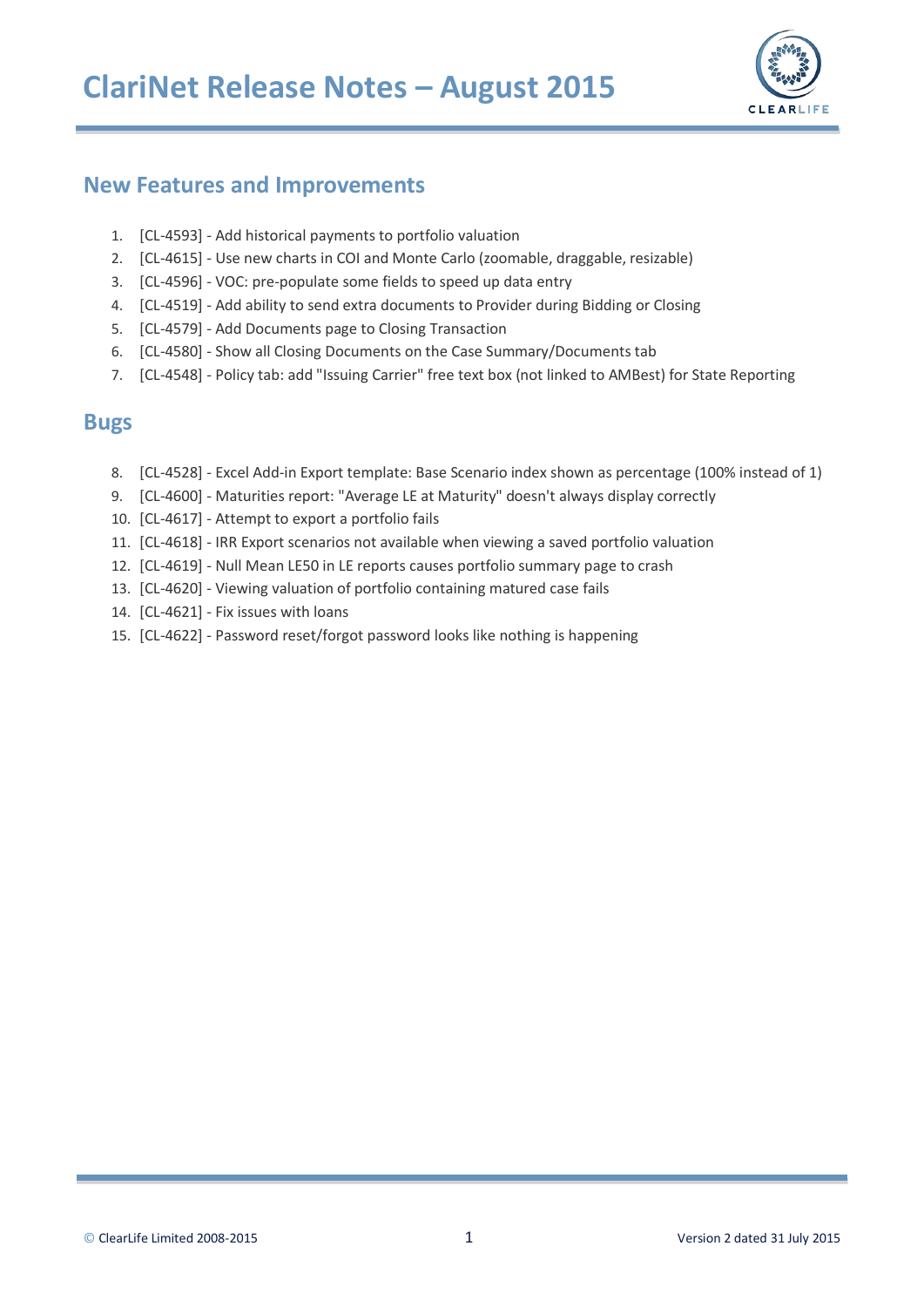

#### **1. [CL-4593] - Add historical payments to portfolio valuation**

*In conjunction with this section of these Release Notes, please review the new FAQ entitled "NPV and IRR: Matured Cases" which describes valuation and IRR calculation in more detail.*

A new Realized IRR calculation has been added to the Portfolio Valuation page in ClariNet. This calculation takes into account the timing of Purchase Price and historical payment of both premiums and fees. The Realized IRR is calculated as the rate that discounts all cash flows back to the value of the Purchase Price on Purchase Date. It is accessed by checking both of these boxes on the Portfolio Valuation page:

| Valuation Parameters       |   |                                                                   |   |
|----------------------------|---|-------------------------------------------------------------------|---|
| * Valuation Template       |   | an eraidia ianazioszen<br>$\sim$<br>Θ<br>Floor Policy NPV at Zero |   |
| Standard Valuation         |   | Premium Schedules Override<br>日                                   |   |
| * Pricing Type             |   | * Premium Calculator                                              |   |
| Probabilistic              |   | Standard Premium Calculator                                       |   |
| * LE Report Selection      |   | * Premiums Start Date                                             |   |
| None                       |   | 07/31/2015                                                        | 篇 |
| * Actuarial Table Override |   | <b>Calculate Realized IRR</b>                                     |   |
| None                       |   | Include Historic Payments                                         |   |
| - Value Date               |   | * Risk Scenario                                                   |   |
| 07/31/2015                 | 首 | None<br>- - - - - - - - - -                                       | ٠ |

Historical Fees can be added in two ways. Either by manually entering them on the new Fees tab on Case Summary:

| <b>Case Summary</b>                                                          |           |           |                |                  |                    |               |          |          |      |            |
|------------------------------------------------------------------------------|-----------|-----------|----------------|------------------|--------------------|---------------|----------|----------|------|------------|
| Illustrations<br>Policy<br>Insured Life<br>Verifications of Coverage<br>Case | Documents | Servicing | Order Tracking | Pricing Settings | Valuation Settings | Cost/Maturity | Comments | Premiums | Fees | Valuations |
| Audit Log<br><b>Compliance Checklist</b><br><b>Grace Notices</b>             |           |           |                |                  |                    |               |          |          |      |            |
|                                                                              |           |           |                |                  |                    |               |          |          |      |            |
| $\mathcal G$<br>Fees                                                         |           |           |                |                  |                    |               |          |          |      |            |
| Fee Payment History                                                          |           |           |                |                  |                    |               |          |          |      |            |
| No Historical Fee Payments Found                                             |           |           |                |                  |                    |               |          |          |      |            |
|                                                                              |           |           |                |                  |                    |               |          |          |      |            |
|                                                                              |           |           | <b>DONE</b>    |                  |                    |               |          |          |      |            |

Or by uploading them from the Upload Data page:

| User-defined Life Expectancies                      | <b>Overwrite Existing</b> | <b>BROWSE</b> |
|-----------------------------------------------------|---------------------------|---------------|
| Policy IRRs                                         | <b>Overwrite Existing</b> | <b>BROWSE</b> |
| Premium Schedules                                   |                           | <b>BROWSE</b> |
| Premium Payment History                             |                           | <b>BROWSE</b> |
| Fee Payment History                                 |                           | <b>BROWSE</b> |
| Common Case Standard File                           |                           | <b>BROWSE</b> |
| Common Case Standard File with Documents (zip file) |                           | <b>BROWSE</b> |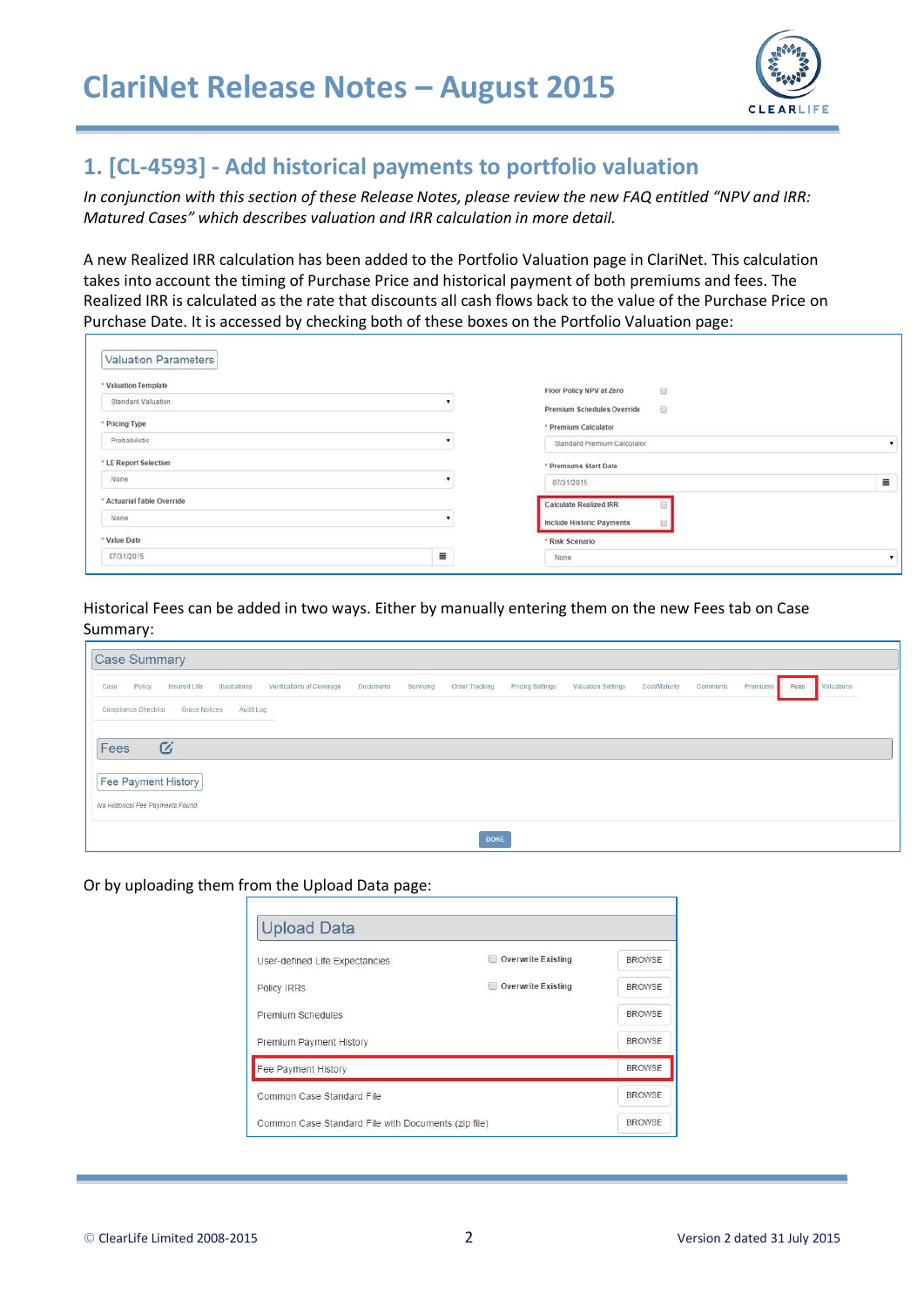

The CSV format for uploading fees can be obtained from the Help/Templates menu:

| Other                                                                                                                  |  |
|------------------------------------------------------------------------------------------------------------------------|--|
| Excel Template for CSV Fees Upload (In MS Excel: Save As CSV Comma delimited) (7/31/2015) Q. &                         |  |
| Excel Template for CSV Premium Payment History Upload (In MS Excel: Save As CSV Comma delimited) (10/16/2014) Q. $G =$ |  |
| Excel Template for CSV Premium Schedules Upload (In MS Excel: Save As CSV Comma delimited) (12/11/2012) Q. G' =        |  |

Note that Fees for multiple Cases can be uploaded at the same time in the same file.

# **2. [CL-4615] - Use new charts in COI and Monte Carlo (zoomable, draggable, resizable)**

We have upgraded the charts on two pages. In future releases, we will progressively update other charts that will benefit from this extended functionality.

On the Premium Calculator page, the COI chart is dynamically linked to the table. You can drag each point on the chart and the corresponding value is updated in the table.

| COI          |                                  | <b>Surrender Charge</b> |               | <b>Initial AV/CSV</b> |        | <b>Payments prior to Start Date</b> |                                           | <b>Projected Premium Schedule</b> | <b>NDB Payment Schedule</b><br><b>Cash Withdrawals</b><br><b>COI Account Value</b><br><b>Loan Repayments</b> |
|--------------|----------------------------------|-------------------------|---------------|-----------------------|--------|-------------------------------------|-------------------------------------------|-----------------------------------|--------------------------------------------------------------------------------------------------------------|
|              | Minimum Premium Account Value    |                         |               |                       |        |                                     |                                           |                                   |                                                                                                              |
| III.<br>Year | <b>Illustrated</b><br><b>COI</b> | Qx                      | COI/qx COI/qx | Interpolated Smoothed | COl/gx | <b>Smoothed</b><br><b>COI</b>       | <b>Extrapolated</b><br><b>Initial COI</b> | <b>Used COI</b>                   | <b>RECALC</b>                                                                                                |
|              | $-16.6189$                       | 10.3000                 |               |                       | 0.0000 | 0.0000                              | 8.8244                                    | 14.0625                           | <b>Cost of Insurance</b><br>300                                                                              |
| 2            | 63.9320                          | 39.0800                 |               | 1.6359 -0.0114        | 1.6359 | 63.9320                             |                                           | 23.4375                           | Original<br>Used                                                                                             |
| 3            | 64.9413                          | 84.0200                 | 0.7729 0.0908 |                       | 0.7729 | 64.9413                             |                                           | 32.8125                           | 250                                                                                                          |
| 4            | 65.8976                          | 104.2400 0.6322 0.1930  |               |                       | 0.6322 | 65.8976                             |                                           | 44.8661                           | 200                                                                                                          |
| 5            | 66.9158                          | 113.9200 0.5874 0.2952  |               |                       | 0.5874 | 66.9158                             |                                           | 58.2589                           | 150<br>$\overline{\text{C}}$                                                                                 |
| 6            | 69.1787                          | 124.2600 0.5567 0.3974  |               |                       | 0.5567 | 69.1787                             |                                           | 69.1787                           | 100                                                                                                          |
|              | 74.0284                          | 135.2900 0.5472 0.4996  |               |                       | 0.5472 | 74.0284                             |                                           | 81.0268                           |                                                                                                              |
| 8            | 81.9284                          | 147.0200 0.5573 0.6018  |               |                       | 0.5573 | 81.9284                             |                                           | 97.0982                           | 50                                                                                                           |
| 9            | 93.3131                          | 159.4800 0.5851 0.7040  |               |                       | 0.5851 | 93.3131                             |                                           | 118.5268                          | 13<br>5<br>11<br>15<br>$\overline{3}$<br>9                                                                   |
| 10           | 108.4143                         | 172.7000 0.6278 0.8063  |               |                       | 0.6278 | 108.4143                            |                                           | 152.0089                          | <b>Illustration Year</b>                                                                                     |
| 11           | 200.0176                         | 186.6900 1.0714 0.9085  |               |                       | 1.0714 | 200.0176                            |                                           | 200.0176                          |                                                                                                              |
| 12           | 233.3177                         | 213.1300 1.0947 1.0107  |               |                       | 1.0947 | 233.3177                            |                                           | 233.3177                          | Click and drag to move points and update the data in the table, or to resize the chart.                      |
| 13           | 248.0708                         | 240.1500 1.0330 1.1129  |               |                       | 1.0330 | 248.0708                            |                                           | 248.0708                          |                                                                                                              |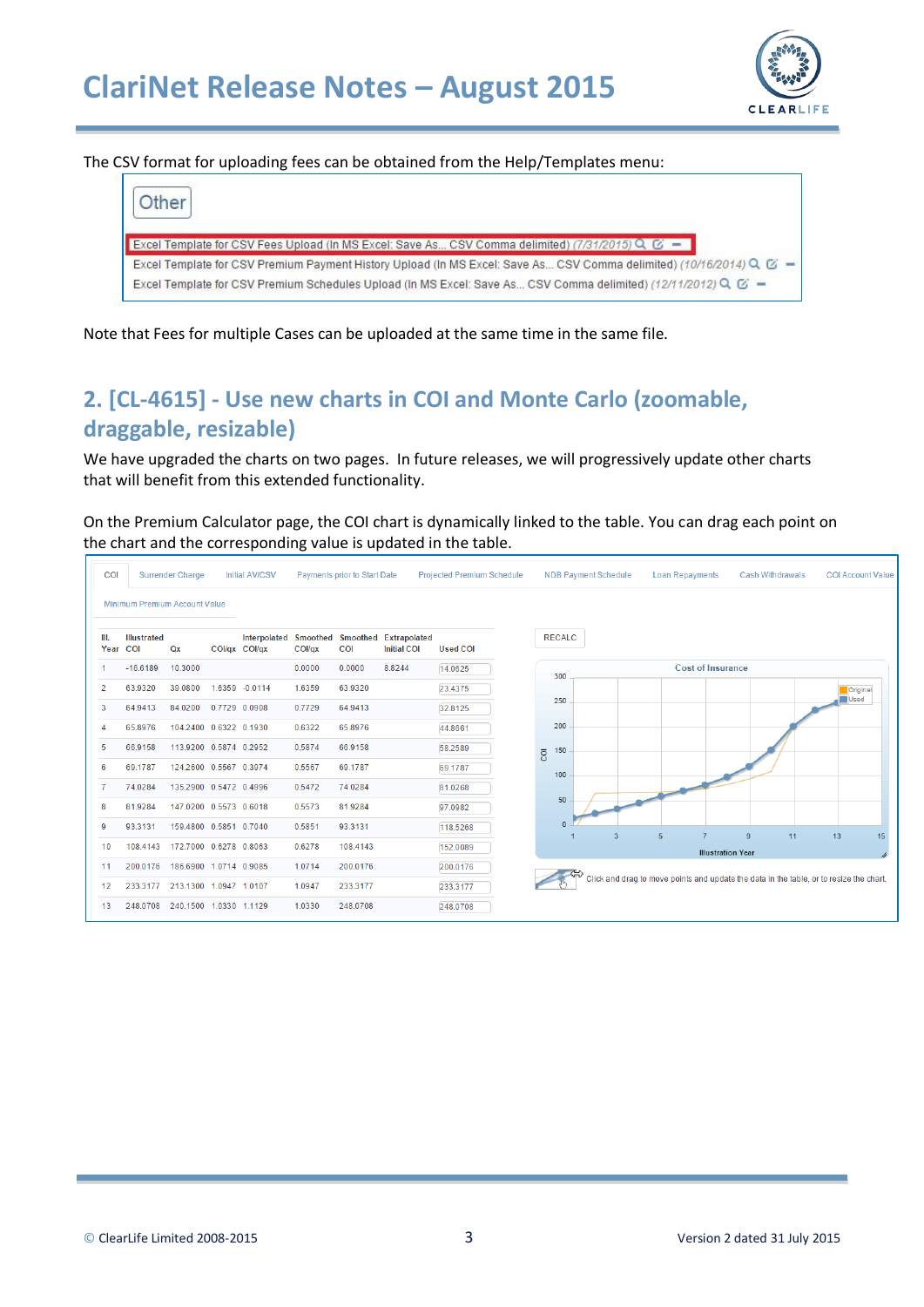# **ClariNet Release Notes – August 2015**



On the Monte Carlo page, you can zoom in a specific area of the chart to see more details:



For both charts, you can place your mouse at the bottom or right edge and resize the chart to an overall size that suits you.

#### **3. [CL-4596] - VOC: pre-populate some fields to speed up data entry**

You can now pre-define the value for all fields on the Verification of Coverage page. This means you can enter the data directly on the ClariNet page whilst on the phone with the Carrier, saving you precious time.

The Admin/VOC Defaults menu let you choose one of three types of values:

- **Copy from Last VOC**: simply take the value of the previous VOC, for example for Net Death Benefit or Notes.
- Fixed Value: always use the same value. For example, Current Premium Mode could be set to Quarterly, COI Includes Fees/Load to checked/yes or the CSR Name to Bob Smith.
- **Dynamic Value**: this is a value that is computed as you use the page. For example, you could set a date field (Verification Date) to Today. You could fill in the Face Amount of the VOC with the value taken from the ClariNet Policy Face Amount field, or the VOC's Last Premium Payment could be filled in from the Premium Payment History. Total Premiums Paid To Date has a special calculated value: take the Total Paid To Date from the last VOC, and add the last amount from the Premium Payment History if that payment's date is after the last VOC's date.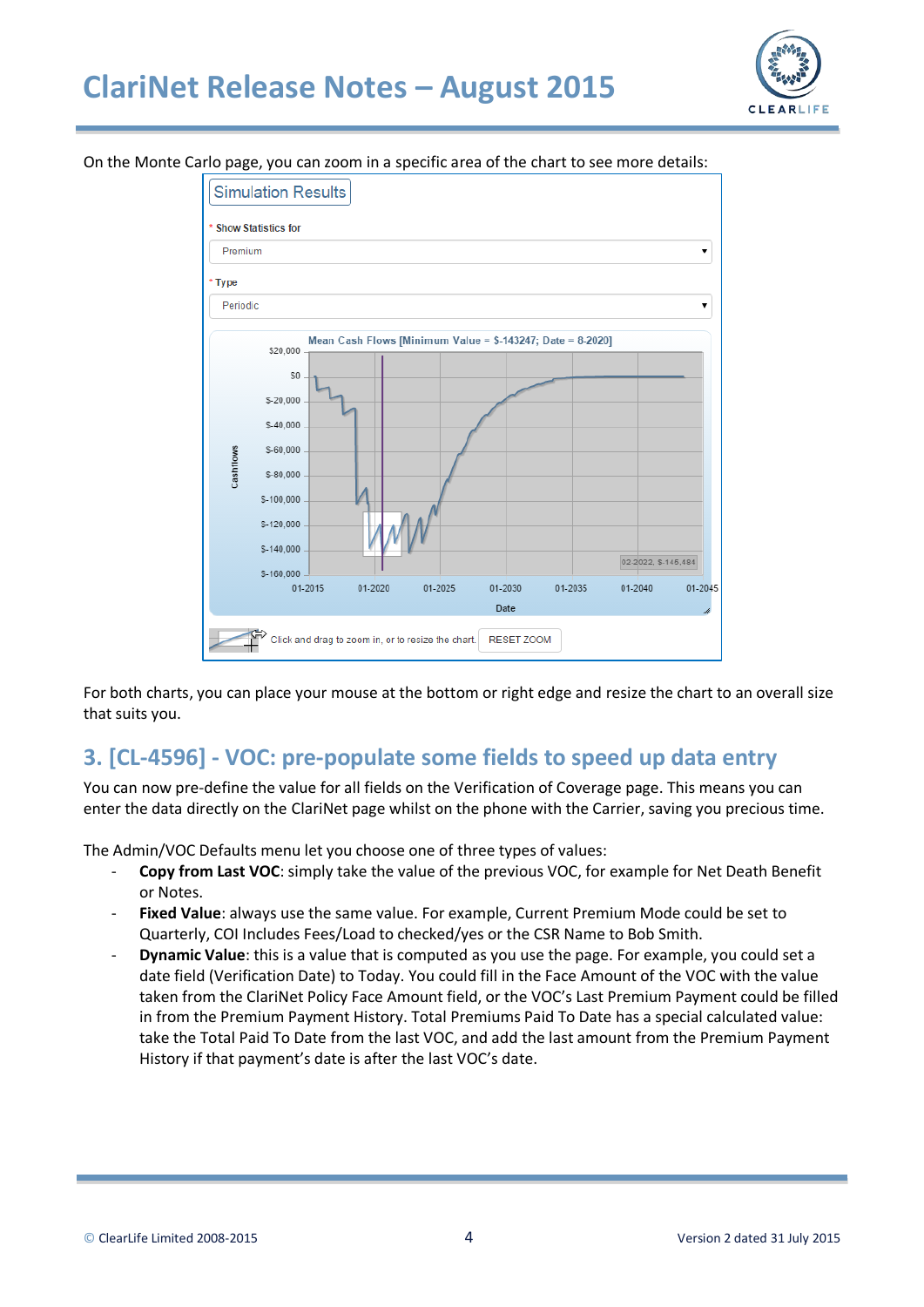# **ClariNet Release Notes – August 2015**



#### Verification of Coverage Defaults

| rormoduon or oo rorago Bondano         |              |                               |                                  |   |                  |                                                                         |   |
|----------------------------------------|--------------|-------------------------------|----------------------------------|---|------------------|-------------------------------------------------------------------------|---|
| Property                               |              | No Default Copy from Last VOC | <b>Fixed Value</b>               |   |                  | <b>Dynamic Value</b>                                                    |   |
| <b>Account Information Date</b>        | $\odot$      | $\bigcirc$                    | $\circ$                          | 藟 | $^{\circ}$       | <b>Current Date</b>                                                     |   |
| <b>Account Value</b>                   | $^\circledR$ | $\circ$                       | $\bigcirc$                       |   | $\circ$          | -- please select-                                                       |   |
| COI Includes Fees Loads                | $\bigcirc$   | $\circ$                       | $^\circledR$<br>Checked (true)   |   | $\circ$          | -- please select-                                                       | ▼ |
| Collateral Assignment                  | $\circ$      | $\circ$                       | $\circledcirc$<br>Checked (true) |   | $\bigcirc$       | -- please select-                                                       |   |
| <b>CSR Name</b>                        | $\circ$      | $\circ$                       | $^{\circ}$<br><b>Bob Smith</b>   |   | $\circ$          | -- please select-                                                       |   |
| <b>Current Beneficiary Irrevocable</b> | $\circ$      | $\circ$                       | $\circledcirc$<br>Checked (true) |   | 0                | -- please select-                                                       | ▼ |
| <b>Total Premiums Paid To Date</b>     | $\circ$      | $\circ$                       | $\bigcirc$                       |   | $^\circlede$     | Previous Voc Total Paid To Date Plus Last Amount From Payment History ▼ |   |
| <b>Verification Date</b>               | $\circ$      | $\circ$                       | $\circ$                          | 藟 | $\circledbullet$ | <b>Current Date</b>                                                     |   |
| <b>Verification Type</b>               | $\circ$      | $\circ$                       | $\circledcirc$<br>Verbal         |   | 0                | -- please select-                                                       | ▼ |

When you add a VOC, click on the "Load Defaults" button. Note that if you have already entered data in a field that has a default, it will be overwritten by the default value. Any field populated with a default value will be highlighted in green.

| <b>Verification Of Coverage</b> |   |                                       |
|---------------------------------|---|---------------------------------------|
| Current<br><b>Load Defaults</b> |   | <b>Most Recent VOC</b><br>Information |
| * Verification Date             |   |                                       |
| 07/31/2015                      |   | 蘦<br>7/31/2015                        |
| * Type                          |   |                                       |
| Verbal                          |   | Verbal                                |
| <b>Verification Document</b>    | ٠ |                                       |
| <b>CSR Name</b>                 |   |                                       |
| <b>Bob Smith</b>                |   | <b>Bob Smith</b>                      |
| <b>Policy in Force</b>          | ✔ |                                       |
| <b>Policy in Grace</b>          |   | 71                                    |
| <b>Account Information Date</b> |   |                                       |
| 07/31/2015                      |   | 葍<br>7/31/2015                        |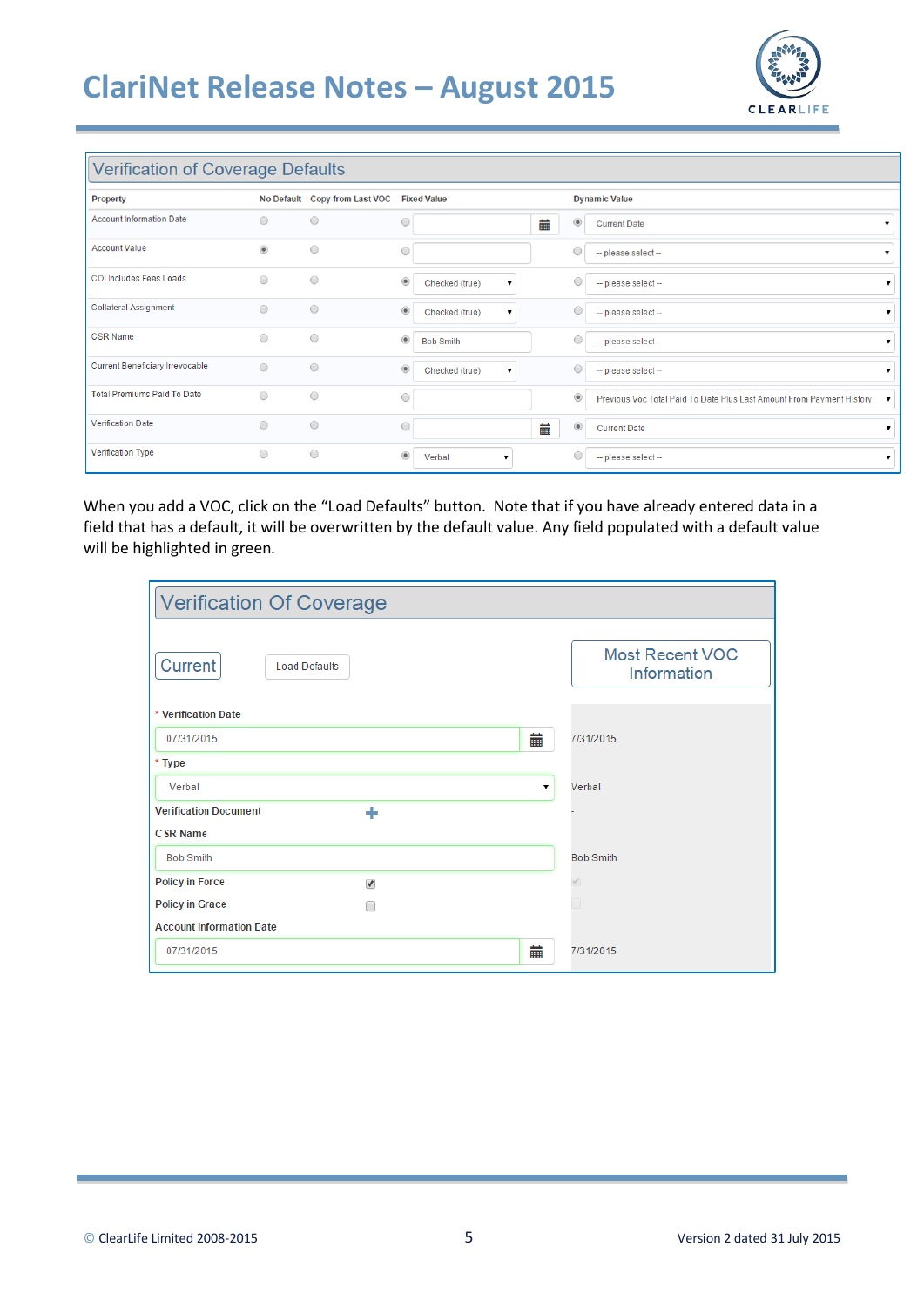

# **4. [CL-4519] - Add ability to send extra documents to Recipient during Bidding or Closing**

When you submit a Case to another ClariNet subscriber or an External Recipient from your CRM, you can now add extra documents to the submission without withdrawing and resubmitting the entire case.

In the Case list, click on Bid Management:

| <b>Case Reference</b>                                   | Insured(s)          |                   | Carrier              |                                                |           | <b>Policy Numl</b> |
|---------------------------------------------------------|---------------------|-------------------|----------------------|------------------------------------------------|-----------|--------------------|
| Dummy test case 8                                       | TheBarbarian, Conan |                   |                      | The Northwestern Mutual Life Insurance Company |           | Policy 8           |
| <b>Sent Transactions</b>                                |                     |                   | Go to Bid Management |                                                |           |                    |
| To                                                      | Sent                | <b>Last Event</b> | Date                 | Gross Price (\$) Go                            |           |                    |
| Other Investor LLP 6/15/2015 Case Submitted 6/15/2015 - |                     |                   |                      |                                                | $x \circ$ |                    |

ClariNet or External recipients work in similar ways. Click the new "Email/Add document" icon:

| External Bidding $+$ |                       |           |                             |           |
|----------------------|-----------------------|-----------|-----------------------------|-----------|
| Company              | <b>Bidding Status</b> | Date      | Gross Price (\$) Conditions | Go        |
| Other Investor LLP   | Open for Bidding      | 6/15/2015 |                             | $\bullet$ |

As you follow the wizard, you have to choose the documents to send. Documents already sent have a green tick. Pick any news ones by checking the box, for example when you receive a new LE Report or now have a missing document:

|                                       |   |                               | <b>Select Options &amp; Documents</b>           |                                               |            |                              |                      |          |          |  |  |
|---------------------------------------|---|-------------------------------|-------------------------------------------------|-----------------------------------------------|------------|------------------------------|----------------------|----------|----------|--|--|
| Recipient                             |   |                               |                                                 |                                               |            |                              |                      |          | $\Delta$ |  |  |
| <b>Select Options &amp; Documents</b> | □ | Date                          | <b>Type</b>                                     | <b>Linked Entity</b>                          |            | Source Description           | <b>File Name</b>     | U        | R        |  |  |
| <b>Select Underwriter Reports</b>     |   |                               | <b>Policy Form</b>                              | Policy 8                                      | Investor - |                              | policyform01.pdf     | Q        |          |  |  |
| <b>Confirm Submission</b><br>Summary  | ✔ |                               | <b>Trust Agreement</b>                          | Policy 8                                      | Investor - |                              | trustAgreement01.pdf | Q        |          |  |  |
|                                       |   |                               |                                                 |                                               |            |                              |                      |          |          |  |  |
|                                       |   | <b>Illustration Documents</b> |                                                 |                                               |            |                              |                      |          |          |  |  |
|                                       |   | <b>Date</b>                   | <b>Type</b>                                     | <b>Linked Entity</b>                          |            | Source Description           | <b>File Name</b>     | U        | R        |  |  |
|                                       |   | 07/20/2009                    | Illustration                                    | 7/20/2009                                     | Investor - |                              | Illustration01.pdf   | $\alpha$ |          |  |  |
|                                       |   | <b>Date</b>                   | <b>Primary Insured Documents</b><br><b>Type</b> | <b>Linked Entity</b>                          |            | <b>Description</b><br>Source | <b>File Name</b>     | U        | R        |  |  |
|                                       |   |                               | <b>HIPAA Release</b>                            | <b>Primary Insured</b>                        |            | Investor -                   | hipaa01.pdf          | Q        |          |  |  |
|                                       |   |                               | <b>Medical Record</b>                           | <b>Primary Insured</b>                        |            | Investor -                   | Medical02.pdf        | Q        |          |  |  |
|                                       | ᢦ | 06/10/2009                    | Life Expectancy Report                          | Primary Insured: Investor -<br>21st 6/10/2009 |            |                              | UWR generic1.pdf     | Q        |          |  |  |
|                                       |   |                               |                                                 |                                               |            |                              |                      |          |          |  |  |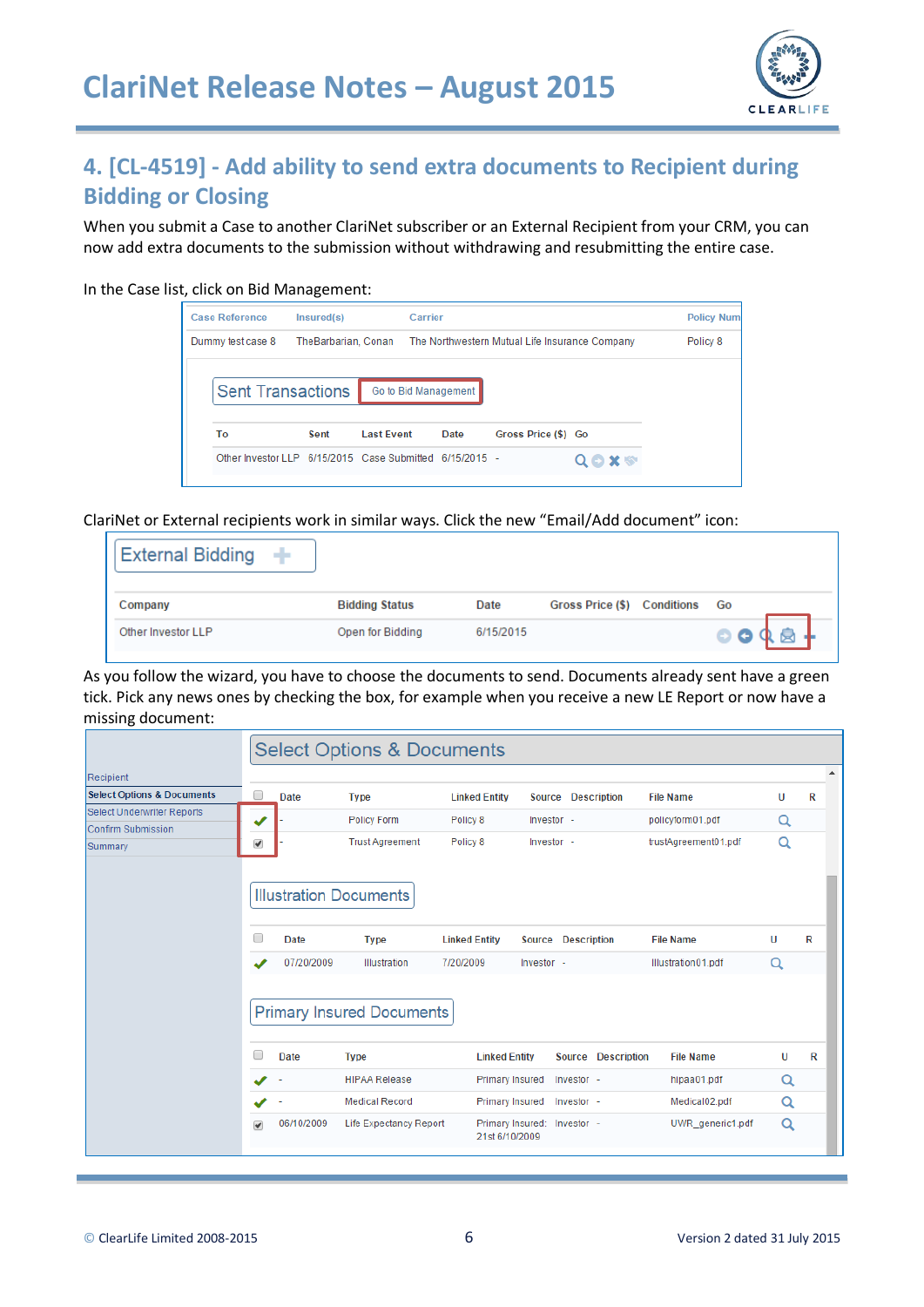

For External Recipient, if you only wish to re-send the email with the link, pick the emails on the first step, then just click Next to the end of the Wizard.

When the email recipient clicks the link and enter their password, they can see the new documents with the most recent date, along with the old ones:

| <b>ClariNet</b>                                                             |                |                      |                    |                   |  |  |  |  |
|-----------------------------------------------------------------------------|----------------|----------------------|--------------------|-------------------|--|--|--|--|
| Authentication successful                                                   |                |                      |                    |                   |  |  |  |  |
| <b>Insured Lives</b>                                                        |                |                      |                    |                   |  |  |  |  |
| <b>First Name</b>                                                           | <b>Surname</b> | Gender               | <b>SSN</b>         | Date Of Birth     |  |  |  |  |
| Conan                                                                       | TheBarbarian   | M                    | 656-87-3121        | 1/19/1935         |  |  |  |  |
| <b>Documents</b>                                                            |                |                      |                    |                   |  |  |  |  |
| <b>Type</b>                                                                 | Source         | <b>File Name</b>     | Created Date I     | <b>UnRedacted</b> |  |  |  |  |
| <b>Uncategorized Document</b>                                               | Investor       | trustAgreement01.pdf | 7/31/2015 11:48 AM | 靊                 |  |  |  |  |
| <b>Uncategorized Document</b>                                               | Investor       | UWR_generic1.pdf     | 7/31/2015 1:48 AM  | 凾                 |  |  |  |  |
| <b>Policy Form</b>                                                          | Investor       | policyform01.pdf     | 6/15/2015 1:37 AM  | 凾                 |  |  |  |  |
| <b>HIPAA Release</b>                                                        | Investor       | hipaa01.pdf          | 6/15/2015 11:37 AM | 凾                 |  |  |  |  |
| <b>Medical Record</b>                                                       | Investor       | Medical02.pdf        | 6/15/2015 11:37 AM | 凾                 |  |  |  |  |
| Illustration                                                                | Investor       | Illustration01.pdf   | 6/15/2015 1:37 AM  | 畾                 |  |  |  |  |
| You may optionally download all the available documents as a zip file here. |                |                      |                    |                   |  |  |  |  |

For ClariNet recipients, the new documents are added as Uncategorized. To be notified of new documents being received, you can simply use the Admin/Alerts menu, and check the Uncategorised document type. You will receive an email every time such a document is added to a Case, including when submitted via Bid Management.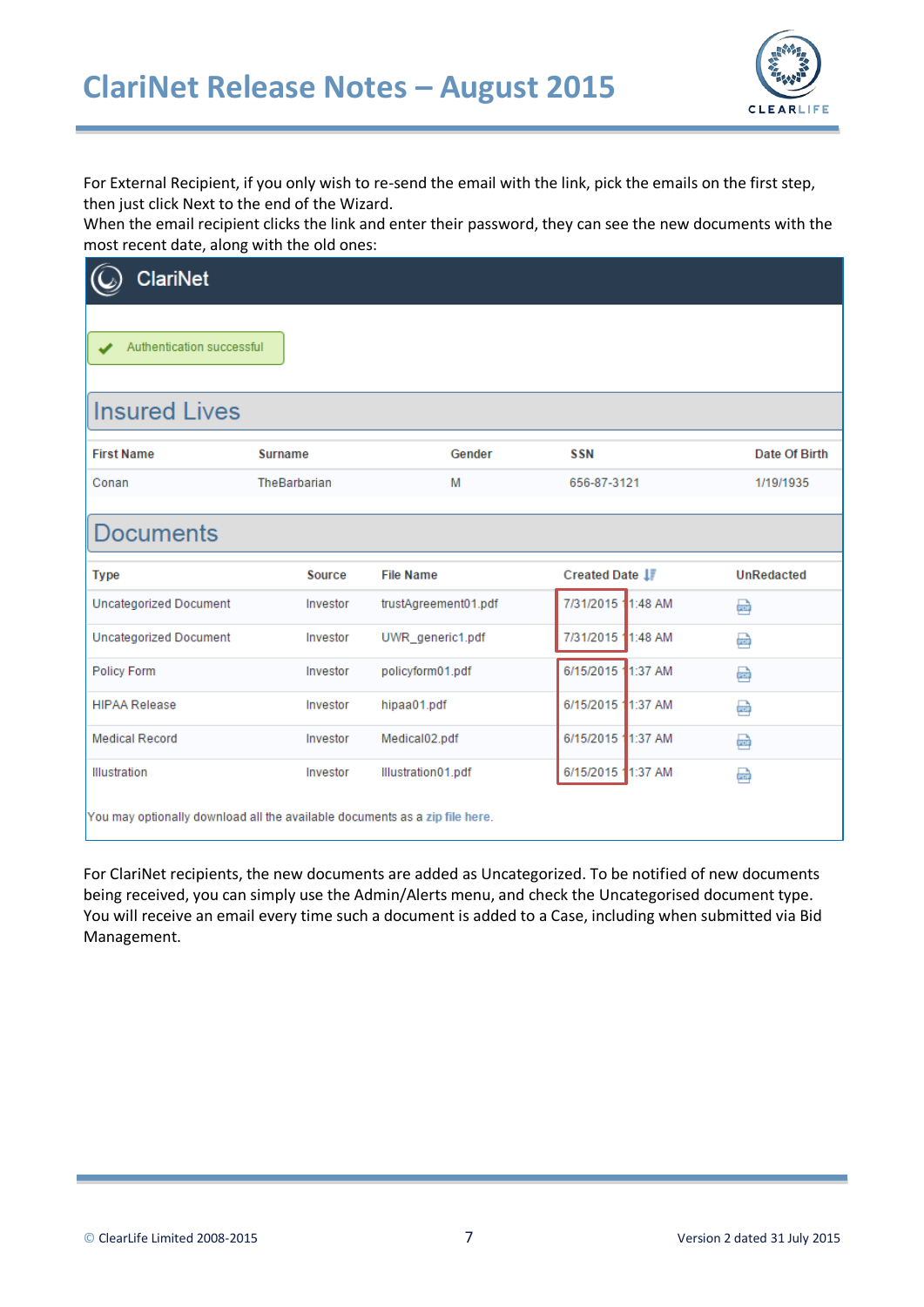

## **5. [CL-4579] - Add Documents page to Closing Transaction**

All documents from the Closing Transaction (Bid Conditions, Contract Package or Closing Checklist) are now shown on a new tab on the Closing Transaction page:

| <b>Case Closing Transaction</b> |                                              |                          |            |                         |                                     |                          |                  |   |  |  |
|---------------------------------|----------------------------------------------|--------------------------|------------|-------------------------|-------------------------------------|--------------------------|------------------|---|--|--|
| <b>Closing Summary</b>          | <b>Price Allocation</b>                      | <b>Case Participants</b> |            | <b>Contract Package</b> | <b>Document Verification</b>        | <b>Closing Checklist</b> | <b>Documents</b> |   |  |  |
| <b>Documents</b>                | $\boldsymbol{G}$<br><b>Closing Documents</b> |                          |            |                         |                                     |                          |                  |   |  |  |
| Date                            | <b>Type</b>                                  | <b>Linked Entity</b>     | Source     | <b>Description</b>      | <b>File Name</b>                    |                          | U                | R |  |  |
|                                 | Other (Case)                                 | Contract<br>Package      | Investor - |                         | closing pkg received.pdf            |                          | Q                |   |  |  |
|                                 | Other (Case)                                 | Contract<br>Package      | Investor - |                         | closing pkg sent.pdf                |                          | Q                |   |  |  |
|                                 |                                              | Checklist                | Investor - |                         | closing checklist fund released.pdf |                          | Q                |   |  |  |
|                                 | ۰                                            | <b>Bid Condition</b>     | Investor - |                         | closing BidConditions.pdf           |                          | Q                |   |  |  |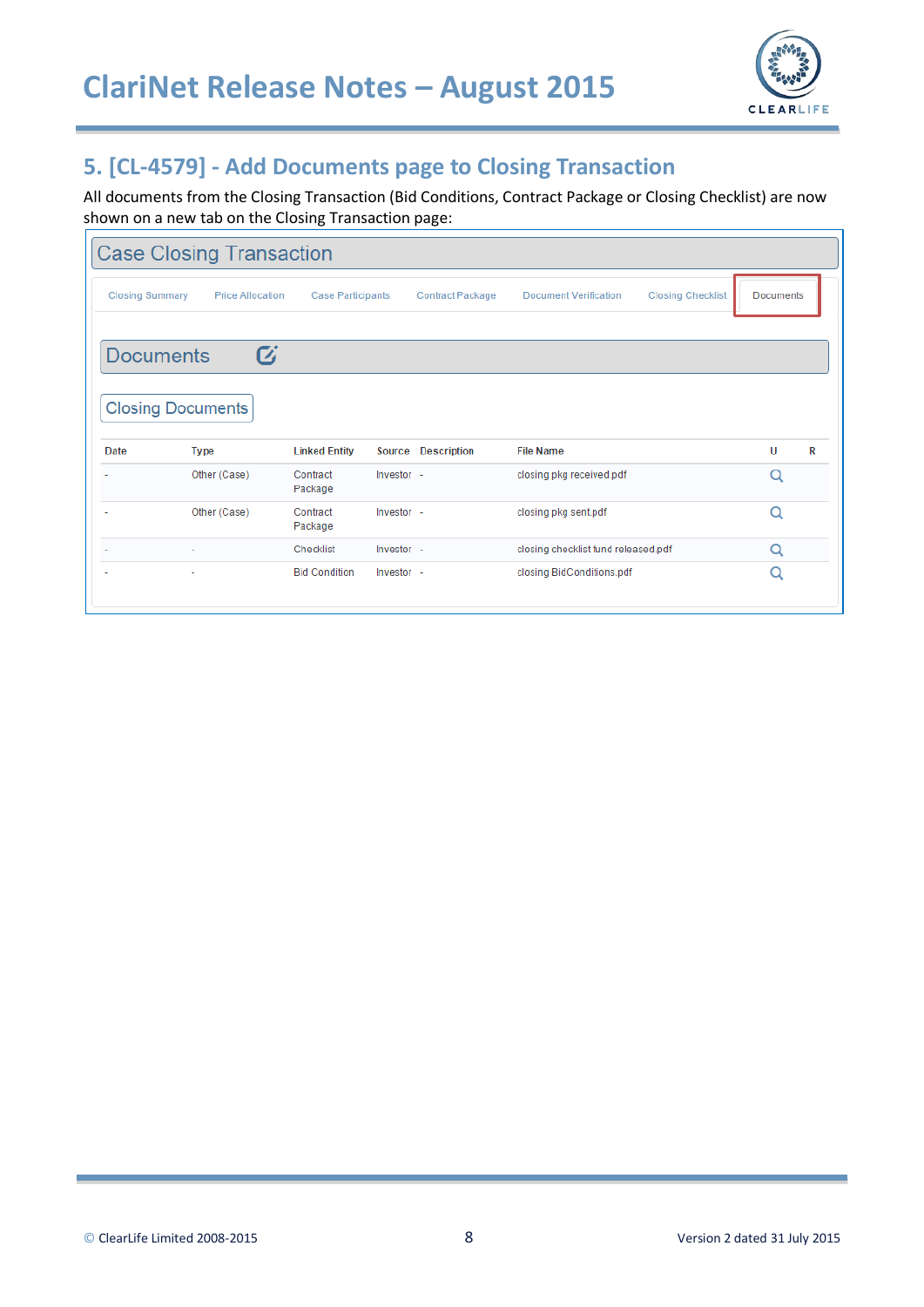

# **6. [CL-4580] - Show all Closing Documents on the Case Summary/Documents tab**

We have also added all the Closing documents from all Closing Transactions (from Bid Conditions, Contract Package or Closing Checklist) on the Documents tab of the Case Summary:

| <b>Case Summary</b>      |                               |                  |                               |                                  |                                            |                      |                             |                                     |                       |                                        |                           |          |
|--------------------------|-------------------------------|------------------|-------------------------------|----------------------------------|--------------------------------------------|----------------------|-----------------------------|-------------------------------------|-----------------------|----------------------------------------|---------------------------|----------|
| Case                     | <b>Insured Life</b><br>Policy |                  | <b>Illustrations</b>          | <b>Verifications of Coverage</b> |                                            | <b>Bid History</b>   | <b>Documents</b>            | Servicing                           | <b>Order Tracking</b> | <b>Pricing Settings</b>                | <b>Valuation Settings</b> | Cost/M   |
| <b>Comments</b>          | Premiums                      | Fees             | <b>Valuations</b>             | <b>Compliance Checklist</b>      |                                            | <b>Grace Notices</b> | <b>Audit Log</b>            |                                     |                       |                                        |                           |          |
|                          |                               |                  |                               |                                  |                                            |                      |                             |                                     |                       |                                        |                           |          |
|                          | <b>Documents</b>              | $\boldsymbol{G}$ |                               |                                  |                                            |                      |                             |                                     |                       |                                        |                           |          |
|                          | <b>Case Documents</b>         |                  |                               |                                  |                                            |                      |                             |                                     |                       |                                        |                           |          |
| <b>Date</b>              |                               | <b>Type</b>      |                               |                                  | Source Description<br><b>Linked Entity</b> |                      |                             | <b>File Name</b>                    |                       |                                        |                           | Ù        |
|                          | Other (Case)                  |                  |                               |                                  | Investor -                                 |                      |                             | closing pkg sent.pdf                |                       |                                        |                           | $\alpha$ |
|                          | Other (Case)                  |                  |                               |                                  | Investor -                                 |                      |                             | closing pkg received.pdf            |                       |                                        |                           | Q        |
| <b>Date</b>              | <b>Policy Documents</b>       | <b>Type</b>      |                               |                                  | <b>Linked Entity</b>                       |                      | <b>Source Description</b>   |                                     | <b>File Name</b>      |                                        |                           | U        |
|                          |                               |                  | <b>Life Expeciancy Report</b> |                                  | <b>Doliny 0</b>                            |                      |                             |                                     |                       | nelieuform04.neff<br>UVVK_generic1.pdf |                           | ≏        |
| <b>UOI TUIZUUS</b>       |                               |                  |                               |                                  |                                            | 21st 6/10/2009       | Primary insured. investor - |                                     |                       |                                        |                           | प        |
| <b>Closing Documents</b> |                               |                  |                               |                                  |                                            |                      |                             |                                     |                       |                                        |                           |          |
| <b>Date</b>              |                               | <b>Type</b>      |                               | <b>Linked Entity</b>             | Source Description                         |                      |                             | <b>File Name</b>                    |                       |                                        |                           | U        |
|                          |                               | Other (Case)     |                               |                                  | Investor -                                 |                      |                             | closing pkg received.pdf            |                       |                                        |                           | Q        |
|                          | Other (Case)                  |                  |                               | Contract<br>Package              | Investor -                                 |                      |                             | closing pkg sent.pdf                |                       |                                        |                           | Q        |
|                          | i,                            |                  |                               |                                  | Checklist<br>Investor -                    |                      |                             | closing checklist fund released.pdf |                       |                                        |                           | Q        |
|                          | i,                            |                  |                               | <b>Bid Condition</b>             | Investor -                                 |                      |                             | closing BidConditions.pdf           |                       |                                        |                           | Q        |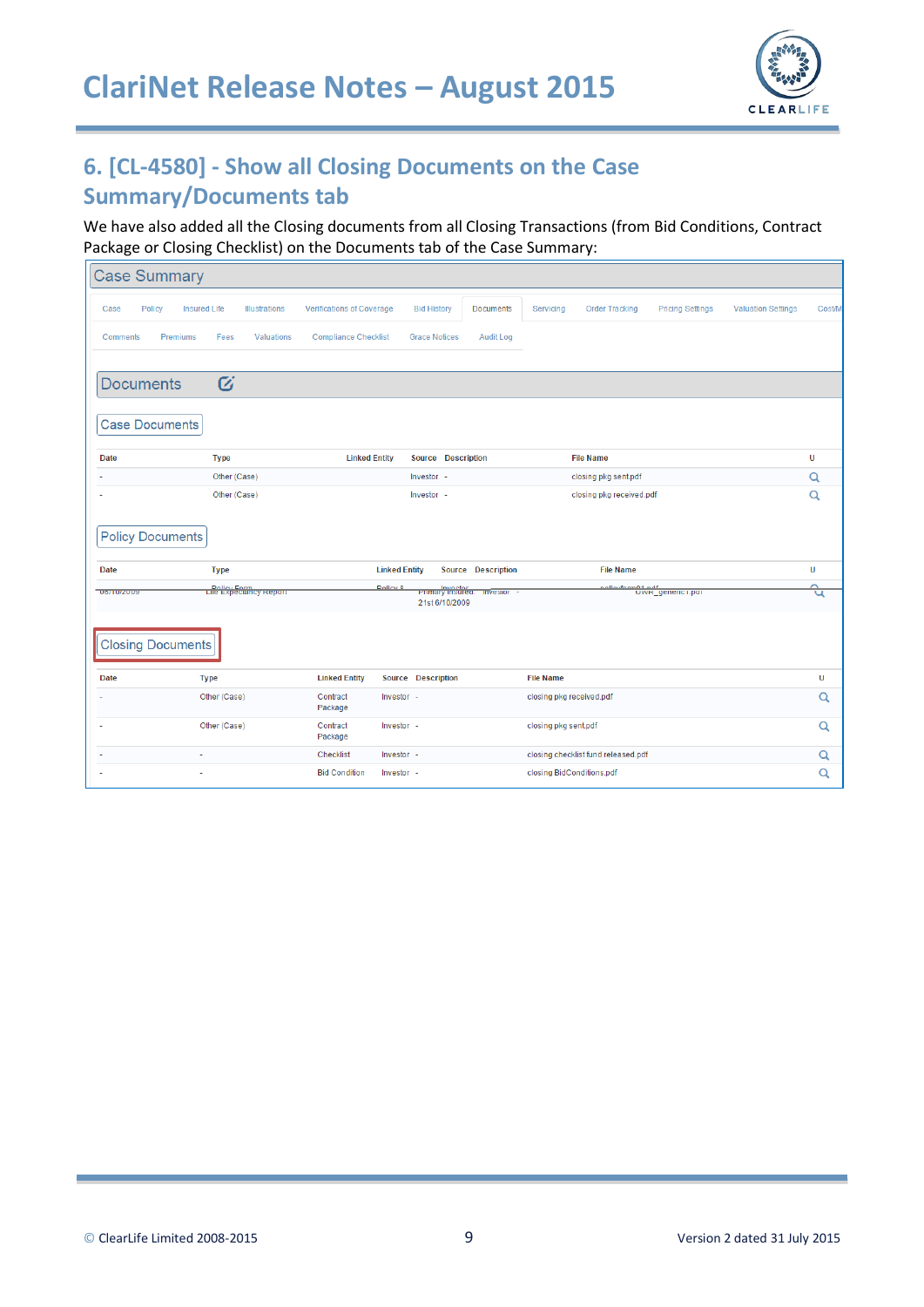

# **7. [CL-4548] - Policy tab: add "Issuing Carrier" free text box (not linked to AMBest) for State Reporting**

A new field "Issuing Carrier" was added to the Policy page, and included in the State Reporting report. The existing Carrier field is linked to AMBest data and ratings. If a Carrier changes name, the value of the Carrier field automatically changes. Regardless of what you typed originally, the name shown will always be the most current name, as per the AMBest data feed.

We have introduced a free text field "Issuing Carrier". Whatever you type always stays the same, regardless of AMBest name changes. This is useful in some instances for State reporting.

In this example, Direct Life Insurance Company is the Issuing Carrier as shown in the original paperwork. However, the current name is "Bankers Fidelity Assurance Company".

| <b>Policy</b>                                              |                                                                                                                                        |  |  |  |  |  |  |  |  |
|------------------------------------------------------------|----------------------------------------------------------------------------------------------------------------------------------------|--|--|--|--|--|--|--|--|
| <b>UPRC</b><br>POFD812NXI<br>* Policy Number               | <b>Policy Has Been Converted</b>                                                                                                       |  |  |  |  |  |  |  |  |
| Policy 8                                                   | <b>Conversion Premium</b>                                                                                                              |  |  |  |  |  |  |  |  |
| Carrier<br>6<br>Direct Life Insurance Company [NAIC:71919] | <b>Policy Rider Types</b><br><b>ABEST</b> A- (Excellent)<br>The selected name is out of date, the company's most recent name 'Bankers' |  |  |  |  |  |  |  |  |
| <b>Issuing Carrier</b>                                     | Fidelity Assurance Company' will be used                                                                                               |  |  |  |  |  |  |  |  |
| Direct Life Insurance Company                              |                                                                                                                                        |  |  |  |  |  |  |  |  |
| * Face Amount                                              |                                                                                                                                        |  |  |  |  |  |  |  |  |
| 2,000,000                                                  | \$                                                                                                                                     |  |  |  |  |  |  |  |  |

## **8. [CL-4528] - Excel Add-in Export template: Base Scenario index shown as percentage (100% instead of 1)**

The Excel Add-in export (Upload.xls) incorrectly showed a Scenario number as a percentage. It was showing "100%". It is now correctly showing "1".

## **9. [CL-4600] - Maturities report: "Average LE at Maturity" doesn't always display correctly**

The LE at Maturity values were blank in the CSV and PDF Maturities report when matured cases were present in a portfolio. They are now calculated and displayed correctly.

#### **10. [CL-4617] - Attempt to export a portfolio fails**

Exporting a case or portfolio with Health Concern Type data caused the export to fail. This is now fixed.